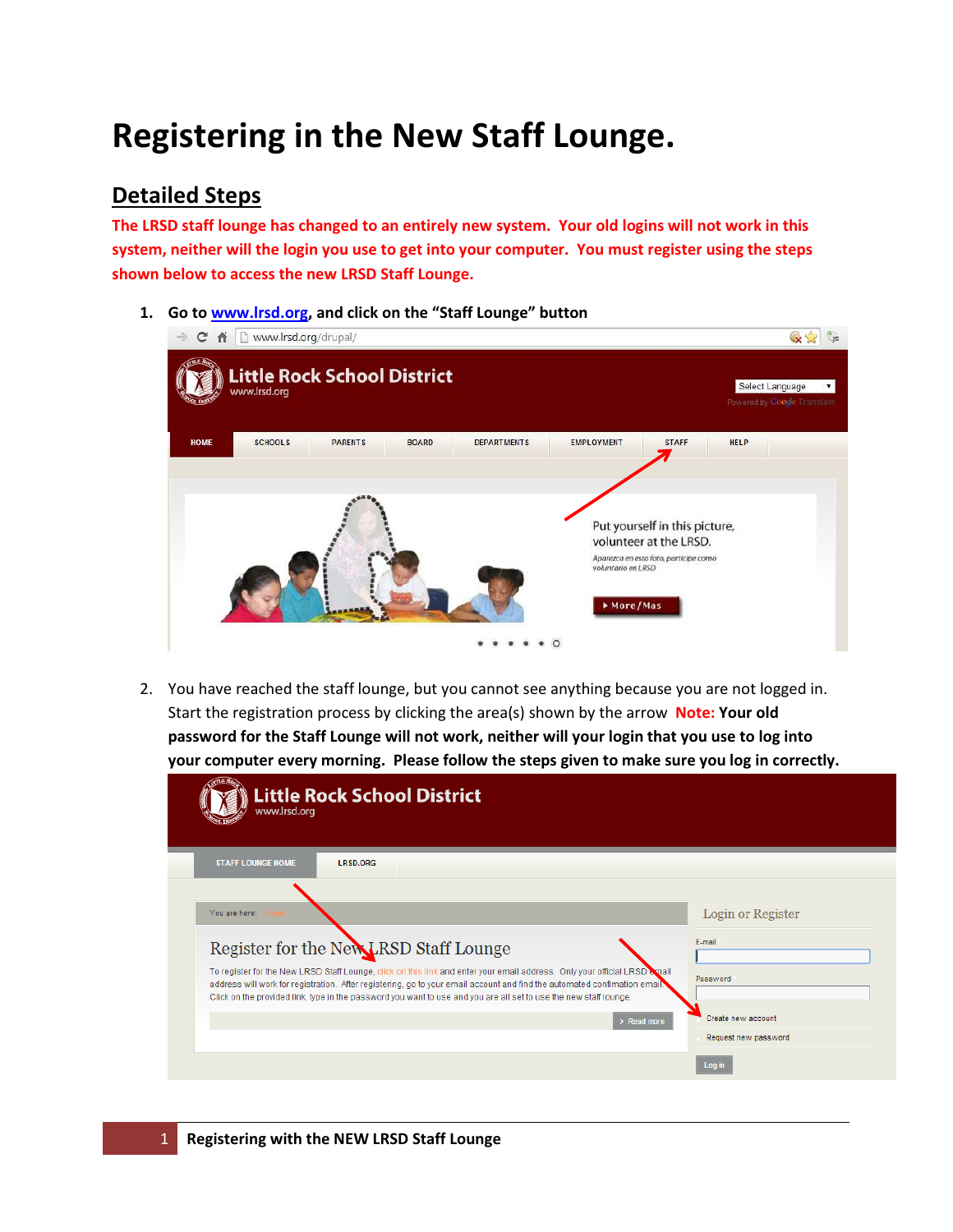3. Type in your official LRSD email address, which ends with "lrsd.org". Please note that every other email address ending like "gmail.com", "yahoo.com" etc.. will be rejected. See the example typed in below of an email address. Click on the "Create New Account" button.

| <b>STAFF LOUNGE HOME</b>          | <b>LRSD.ORG</b>      |
|-----------------------------------|----------------------|
|                                   |                      |
| You are here: Home » User account |                      |
| User account                      |                      |
|                                   |                      |
| Create new account                | Request new password |
| E-mail                            |                      |

4. You will notice a message telling you that you have successfully submitted your email address, and an email has been sent to you with further instructions.

| $\leftarrow$ $\rightarrow$ C<br>staff.lrsd3.org                                                                                                                                                                                                                                                                                                                             |                                            |  |
|-----------------------------------------------------------------------------------------------------------------------------------------------------------------------------------------------------------------------------------------------------------------------------------------------------------------------------------------------------------------------------|--------------------------------------------|--|
| <b>Little Rock School District</b><br>www.lrsd.org                                                                                                                                                                                                                                                                                                                          |                                            |  |
| <b>STAFF LOUNGE HOME</b><br><b>LRSD.ORG</b>                                                                                                                                                                                                                                                                                                                                 |                                            |  |
| You are here:<br>Home                                                                                                                                                                                                                                                                                                                                                       | Login or Register                          |  |
| A welcome message with further instructions has been sent to your e-mail address.<br>$\checkmark$                                                                                                                                                                                                                                                                           | E-mail                                     |  |
| Register for the New LRSD Staff Lounge                                                                                                                                                                                                                                                                                                                                      | Password                                   |  |
| To register for the New LRSD Staff Lounge, click on this link and enter your email address. Only your official LRSD email<br>address will work for registration. After registering, go to your email account and find the automated confimation email.<br>Click on the provided link, type in the password you want to use and you are all set to use the new staff lounge. | Create new account<br>Request new password |  |
| $\angle$ Read more                                                                                                                                                                                                                                                                                                                                                          | Log in                                     |  |

## (continued)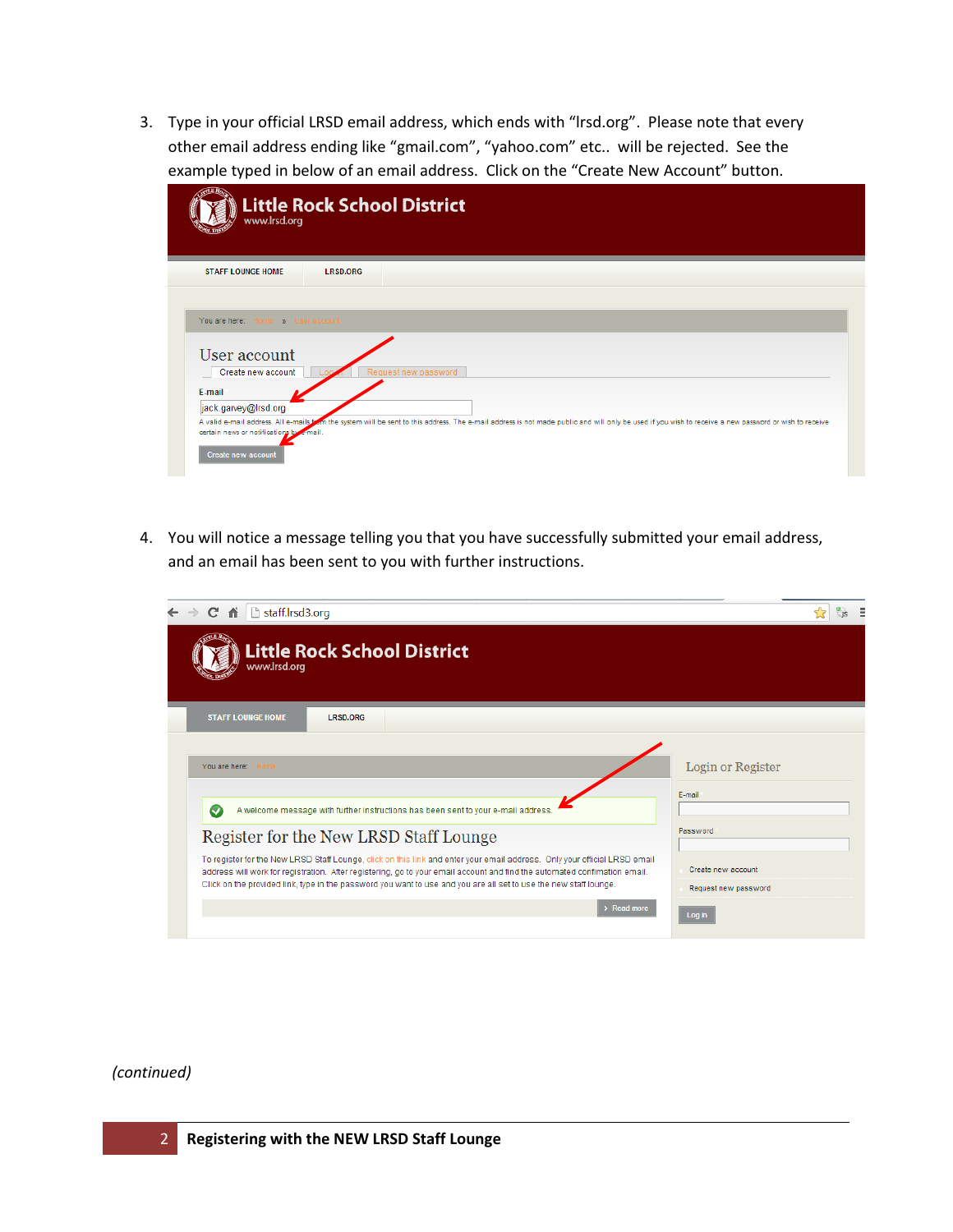5. Go to Outlook (or the portal) email account to view your official LRSD email. You will notice the following wording in the email. Click on the link indicated by the arrow.



6. Please take your time here to avoid errors. Click on the Log In button.

| <b>Little Rock School District</b><br>www.lrsd.org                                  |                               |
|-------------------------------------------------------------------------------------|-------------------------------|
| <b>STAFF LOUNGE HOME</b><br><b>LRSD.ORG</b>                                         |                               |
|                                                                                     |                               |
| You are here:<br>Home                                                               |                               |
| Reset password                                                                      |                               |
| This is a one-time login for jack.govey and will expire on Fri, 08/01/2014 - 10:45. |                               |
| Click on this button to lookin to the site and change your password.                |                               |
| This login can be used only once.                                                   |                               |
| Log in                                                                              |                               |
|                                                                                     |                               |
|                                                                                     |                               |
| Powered by Drupal                                                                   | <b>DESIGNED BY ANTSIN.COM</b> |

(continued)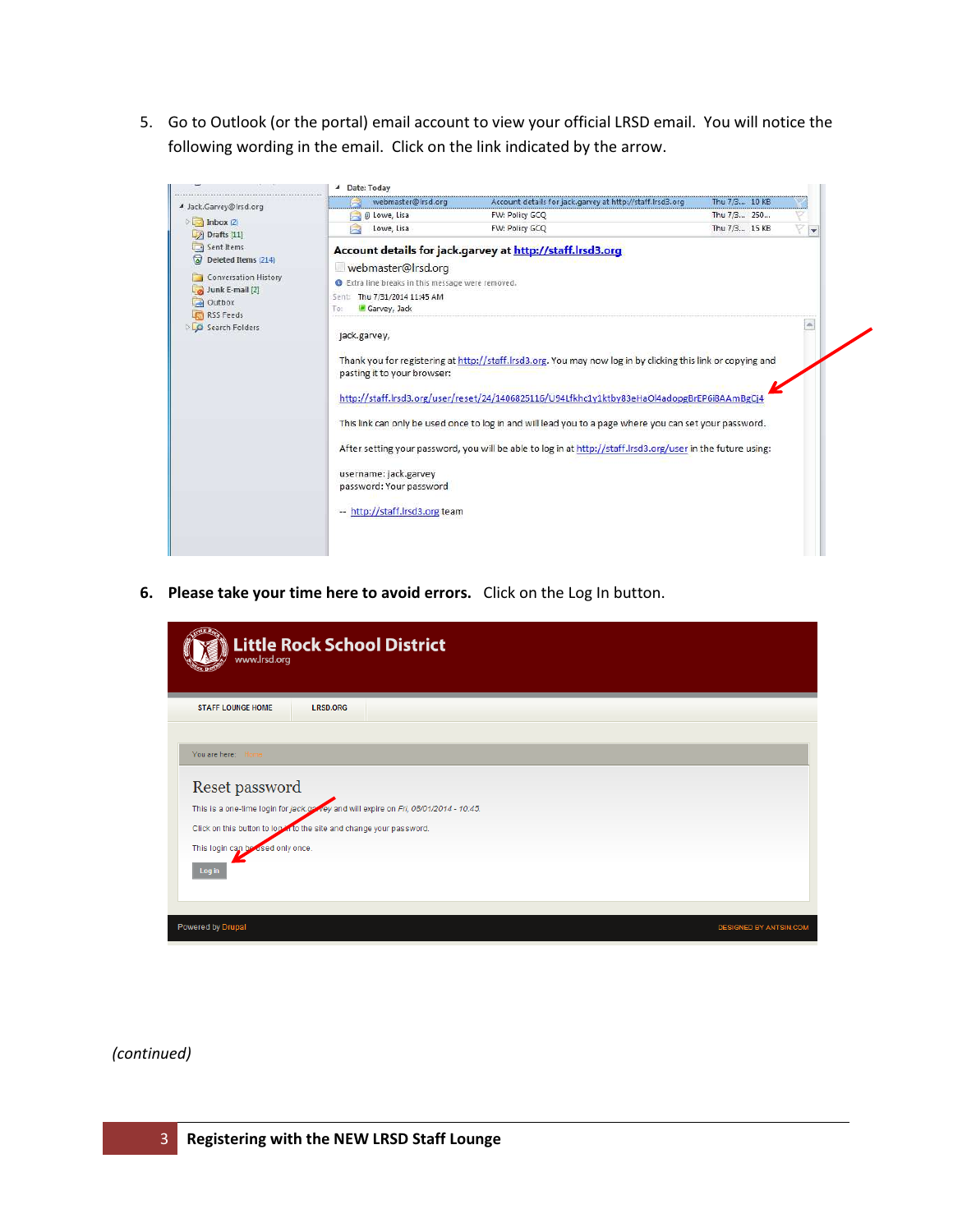7. Please type in your password twice in the indicated boxes, and click on the "Save" button

| LRSD.ORG<br><b>STAFF LOUNGE HOME</b>                                                                                                                                  |                                       |
|-----------------------------------------------------------------------------------------------------------------------------------------------------------------------|---------------------------------------|
| You are here: Home as Indications                                                                                                                                     | Navigation                            |
|                                                                                                                                                                       | Academic Coaches Evaluation Handbook  |
| jack.garvey                                                                                                                                                           | Approved App List                     |
| You have just used your one-time login link. It is no longer necessary to use this link to log in. Please change<br>your password.                                    | App Approval Request Form             |
|                                                                                                                                                                       | Approved Software List                |
| Edit<br>VIew                                                                                                                                                          | <b>ARBenefits Website</b>             |
| E-mail address                                                                                                                                                        | <b>BenefitsForms</b>                  |
| jack.garvey@Irsd.org<br>A valid e-mail address. All e-mails from the rystem will be sent to this address. The e-mail address is not made public and will only be used | <b>Bus Field Trip Request</b>         |
| if you wish to receive a new password wish to receive certain news or notifications by e-mail.                                                                        | Counselor PGP Form                    |
| Password<br>Password strength:                                                                                                                                        | Curriculum Maps Home Page             |
| Confirm password                                                                                                                                                      | DSP Resource Guides                   |
|                                                                                                                                                                       | <b>Employee Contract Days</b>         |
| To change the current user password, enter the new password in both fields.                                                                                           | Employee Portal                       |
| -Picture-                                                                                                                                                             | Evaluations                           |
| <b>Upload picture</b>                                                                                                                                                 | <b>Health Services Forms Resource</b> |
| Choose File   No file chosen                                                                                                                                          | Inclement Weather Policy              |
| Your virtual face or picture. Pictures larger than 1024x1024 pixels will be scaled down.                                                                              | Instruction Reflection Profile        |
| - Locale settings -                                                                                                                                                   | Library Media Evaluation              |
|                                                                                                                                                                       | News Request                          |
| Time zone<br>America/Denver: Thursday, July 31, 2014 - 11:00 -0600<br>$\blacktriangledown$                                                                            | Password - How do I change it?        |
| Select the desired local time and time zone. Dates and times throughout this site will be displayed using this time zone.                                             | <b>PCAS Final Document</b>            |
|                                                                                                                                                                       | Procurement                           |

8. At the top of the form you will now see that your changes have been saved, and you now have access to the entire website

| <b>STAFF LOUNGE HOME</b><br>LRSD.ORG                                                        |                                                       |
|---------------------------------------------------------------------------------------------|-------------------------------------------------------|
| You are here:<br>Home (%)                                                                   | Navigation                                            |
| jack.garvey                                                                                 | Academic Coaches Evaluation Handbook                  |
|                                                                                             | Approved App List                                     |
| The changes have been saved.<br>M                                                           | App Approval Request Form                             |
|                                                                                             |                                                       |
| Edit<br><b>Mew</b>                                                                          | Approved Software List                                |
| Current password                                                                            | <b>ARBenefits Website</b>                             |
|                                                                                             |                                                       |
| Enter your current password to change the E-mail address or Password. Request new password. | <b>BenefitsForms</b><br><b>Bus Field Trip Request</b> |

## 4 Registering with the NEW LRSD Staff Lounge